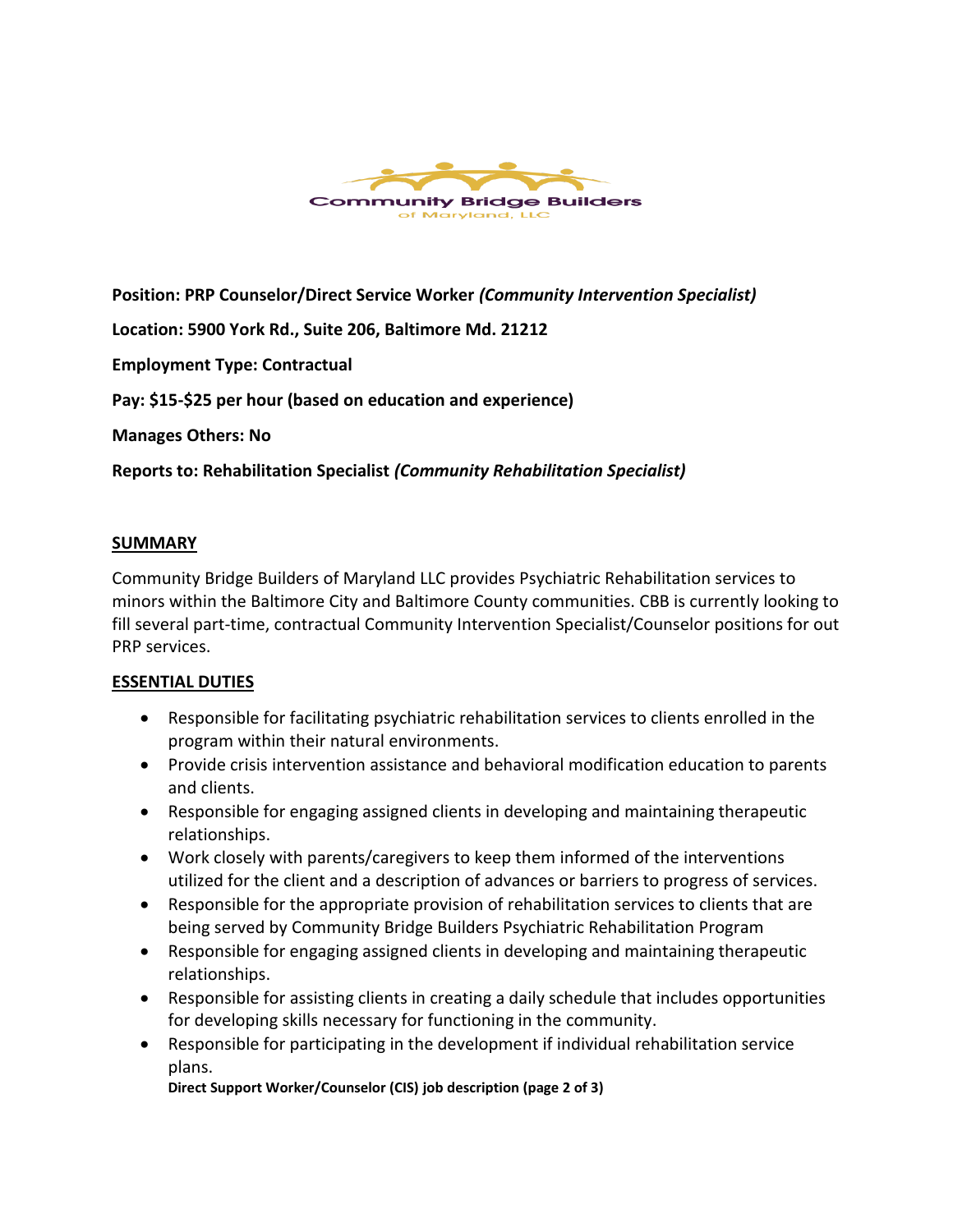- Responsible for implementing interventions identified on rehabilitation service plans.
- Responsible for developing therapeutic recreation, cultural enrichment, and independent skills development activities.
- Responsible for facilitating family support sessions in the client's home.
- Responsible for utilizing rehabilitation supports and strategies as coordinated by the rehabilitation plan and treatment team.
- Responsible for ensuring clients receive assistance and support with physical and somatic health management needs.
- Collaborate with the client's mental health professional once per month to discuss client treatment progress
- Complete all documentation as it relates to the client's sessions and treatment goals.
- Represent Community Bridge Builders of Maryland in all networking activities with other providers in the community, businesses, associations, etc.
- Provides CPR and First Aid as needed.
- Other duties as assigned.

# **QUALIFICATIONS**

To perform this job successfully, an individual must have great time management skills be able to perform each essential duty satisfactorily. The requirements listed below are representative of the knowledge, skill, and/or ability required. Reasonable accommodations may be made to enable individuals with disabilities to perform the essential functions.

## **EDUCATION and/or EXPERIENCE**

Bachelor's degree in a human service related field and 1 year of relevant mental health/youth services experience preferred. Minimum requirement is high school diploma with at least 2yrs of college. Knowledge of Psychiatric Rehabilitation Programs within the state of Maryland, COMAR regulations guidelines, and CARF compliance measures preferred but not required.

## **LANGUAGE SKILLS**

Ability to read, analyze, and interpret common scientific and technical journals, financial reports, and legal documents. Ability to respond to common inquiries or complaints from customers, regulatory agencies, or members of the business community. Ability to write speeches and articles for publication that conform to prescribed style and format. Ability to effectively present information to top management, public groups, and/or boards of directors.

## **REASONING ABILITY**

Ability to define problems, collect data, establish facts, and draw valid conclusions. Ability to interpret an extensive variety of technical instructions in mathematical or diagram form and deal with several abstract and concrete variables.